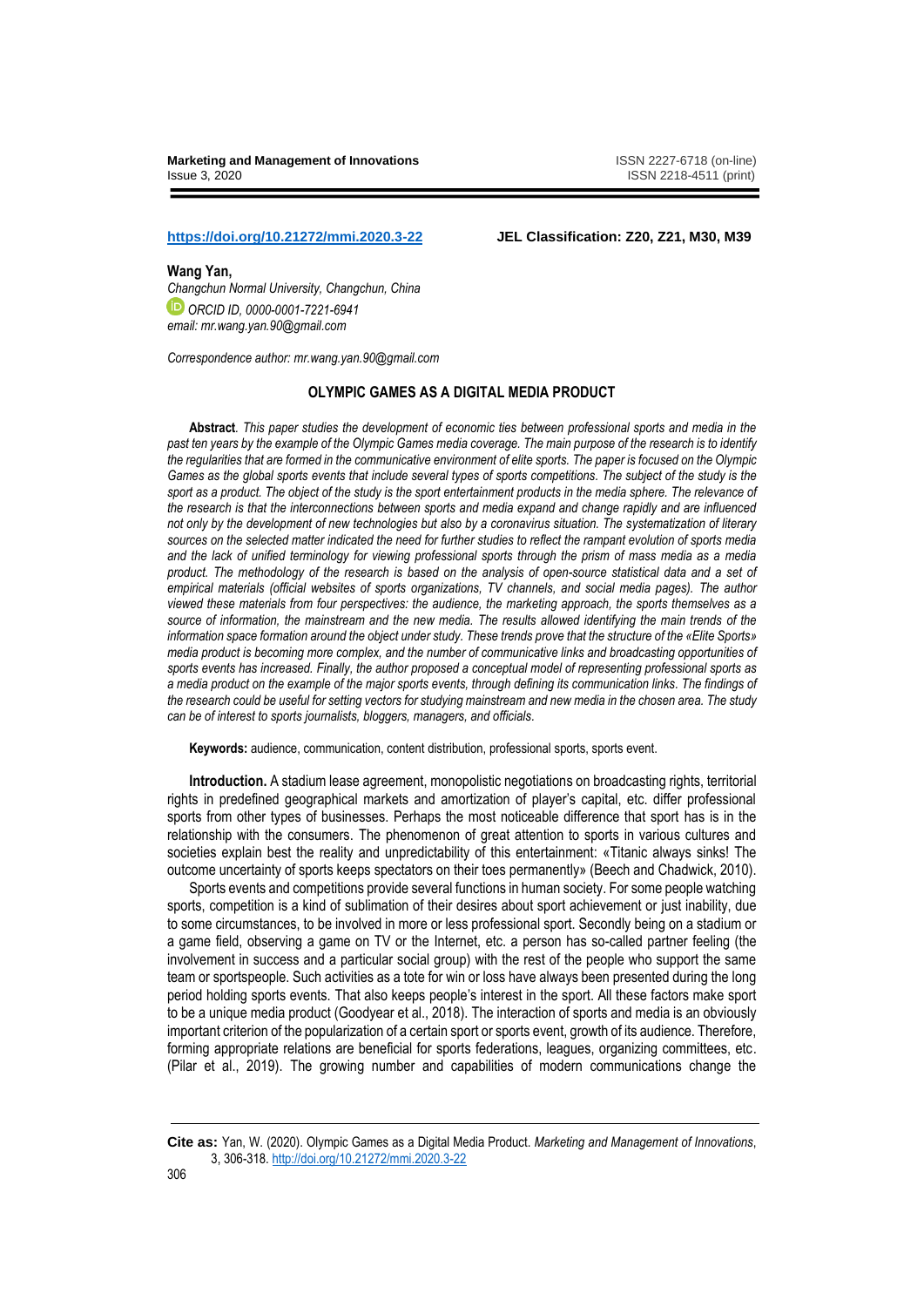regularities of information distribution, complicate links, fade-out spatial borders, and expand areas of influence. In the conditions of the digital reality, the publicity of professional sports, being the area of our focus, raises manifold. Modern people obtain much information through mainstream and new media, which form personal and public opinions, influence political decisions, shape cultural values, build social communication links, and as a result, change people's daily life (Mauro, 2020). The elite sports are closely associated with the media and be under its spotlight, as they are a replicated type of professional activity, popular among the audience and possessing a huge business capacity. Thus, we consider professional sports through the prism of mass media as a media product. Due to the lack of unified terminology, it should note that we interpret this marketing term as a single system, a synthesis of information content and means of its distribution (Reca, 2006). The study aimed to find out the interconnections and relations of the sports with the mass media, new technologies and the consumers (the audience) ad to find out which means are the most suitable for the professional sports events to be sold and widely spread as a business product. The subject of the study is the sport as a product, and the object of the study is the sport entertainment products in the media sphere.

Nowadays, not only the new technologies influence the mass media and the products they present to the audience. The situation with coronavirus should make mass media investors and producers think about how to present the sports events as a media product in the new circumstances. With the absence of the audience on the stadium, new technologies should serve the way that the viewers will not miss a thing and feel being present on an event as the interactive participants. For the media sector, the coronavirus creates opportunities. Social distancing has led to a dramatic increase in media consumption in the home, and more people are turning to news providers for timely and reliable information.

**Literature Review.** Most civilizations had sports activities of an elementary nature: running, boxing, fight, horse racing, throwing a javelin, disk, stone, archery, and swimming, etc. Unsurprisingly, today's players and fans still find the sport very attractive. The development of sports from prehistoric times to the present is a function of industrialization, modernization, and telecommunications. Sports support social and cultural identities and the creation of national identities (Brown and O'Rourke III, 2003). Mass media makes sports not only an important public issue, but with the help of entertaining components, it sells them (Bryant and Raney, 2000). The press is the oldest mass media that regularly informs people about sports events. The sports teams have shown great interest in print media: newspapers and magazines have formed the primary way of communicating upcoming events and the results of past events. News of upcoming events created audiences for sporting events and, along with past events, helped sell newspapers. With the era of electronic media, especially television, the functions of the sports press have changed. Other media could report the results and progress of a match or race much faster than newspapers and magazines. On-air reporting on radio and television increase the general interest in the sport. Still, due to lack of time, television and radio reporters are unable to provide sufficient background information. While television remains the leading sporting tool, daily sports sections in newspapers are also very popular, especially among the young audience (Steen, 2013; Carriedo et al., 2019).

On-air radio broadcast gave the feeling of being there and evidence of something emotional. Broadcasters learned very quickly how to create the impression of dense and dramatic events. The biggest advantage of the radio was and remained its very high speed. Results and scores can be instantly distributed. The radio media can reach people anytime and anywhere, for example, in a car, workplace, home, etc. Technically, radio stations and their reporters can be very easily linked so that radio audiences can leave one place for another virtually. Finally, radio coverage trumps interviews, one of the authentic genres of radio (Smith, 2001).

Television has become the leading mass media in the context of sports. With the help of television, viewers can watch sporting events from their own homes. Close-ups, replays, slow motion, different angles from different cameras, and cameras that follow the action are the bonuses of TV media. Combining tools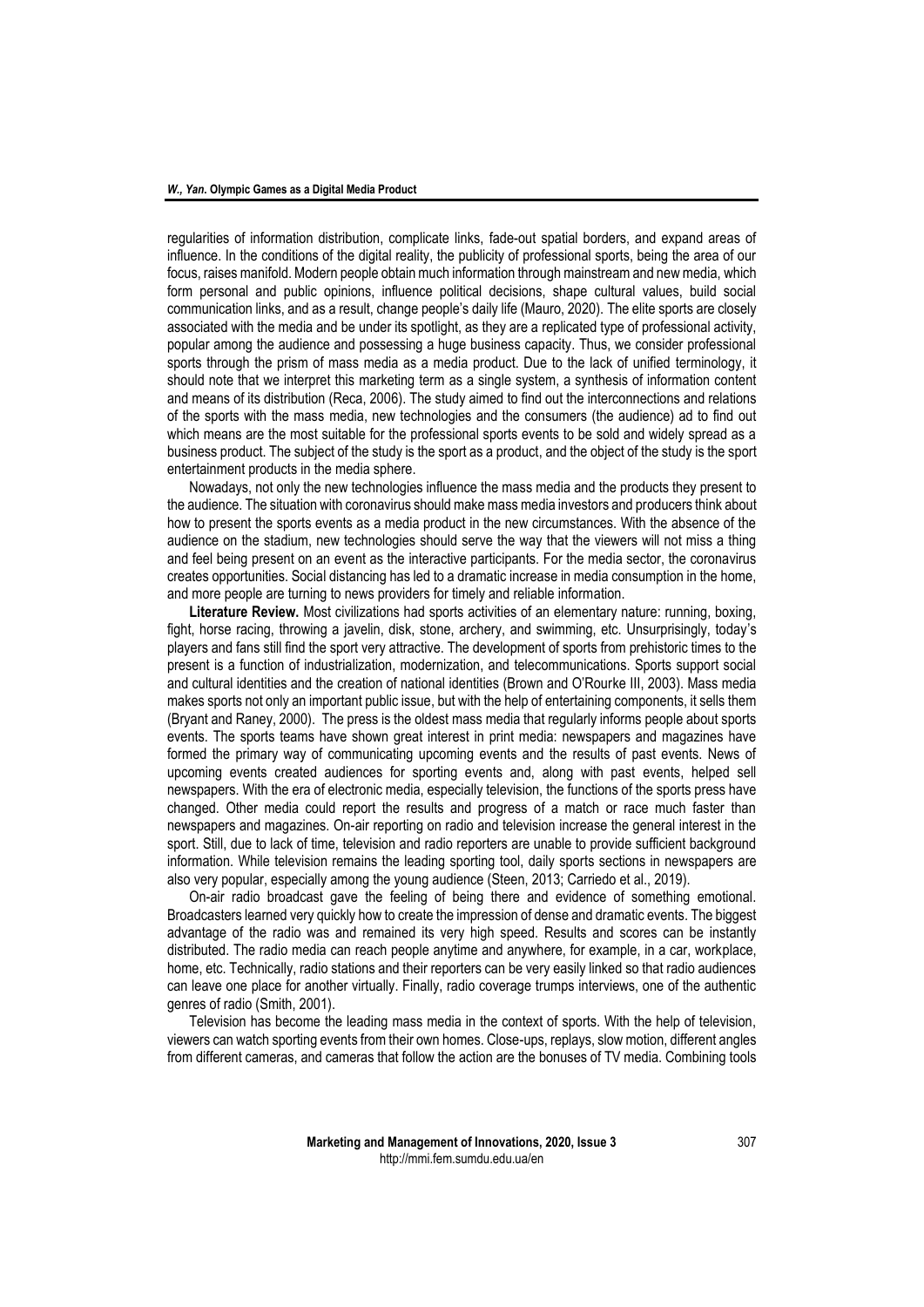of the show with the competition, TV has even created its sport. Sports, media, and advertising create a very popular service: sports show business. Television maintains, popularizes and dominates sports. It leads to the globalization of sports. Athletes and their managers are ready to receive interference from the television to advertise them (Gabaston and Leconte, 2000; Pedersen et al., 2017). Since the middle of 1990s, the Internet started to broadcast live sports events. Statistics, plans, and background information can be viewed without any problem due to the almost unlimited memory capacity of the Web. Thus, the new media can be used as a sports encyclopedia. The Internet is a platform on which athletes can speak and promote themselves: almost all sports clubs and successful athletes have their own websites. Finally, the World Web is an interactive environment, so sports enthusiasts can also act as web publishers but not only the viewers. Websites are relatively easy to create and use. With the help of a search engine, fans can easily find even detailed information on special topics. Thus, the Internet is also an ideal place for sports information, and for those sports that are neglected in other media (Bieber and Hebecker, 2000). The rise of various social sports networks in modern society allows journalists from different media groups to publish information assiduously. In this way, they can directly contact consumers and have greater influence (Devlin and Brown, 2017; English, 2017). As soon as the mass media have big audiences, they have become to be tools for the sport and political aims. It concerns mainly professional and popular kinds of sport, including the Olympic Games. In this situation, the Olympic Games promote sports that are out of the mass attention. With the help of mass media, sport and economy can create a good working tandem: the advertisers send their messages to the viewers, and the organizers can earn a lot of money, and the sportsmen can get higher salaries. The mass media also get their bonus by creating attractive programs (Lenskyj, 2000; Goldblatt, 2018). On the other hand, sports events produce some problems for mass media companies. Exclusive rights for translation make it hard to recoup television station expenses because of the high prices. For covering these expenses, a TV program should include lots of advertising, but numerous interruptions make a program lose its attractiveness for the audiences. Even pay-tv channels cannot compete in this area as there are many free ones. Poor sports season creates the risk for mass media companies decreasing the number of spectators and as a consequence reducing the price for the advertising (Beech, 2007).

**Methodology and research methods.** When considering professional sports as a media product, one should consider the cross-disciplinary and multifaceted nature of possible approaches. In our opinion, the study can be conducted from the following four perspectives:

1) the audience (fans and fan communities) is the main factor;

2) the marketing approach that assumes a detailed consideration of the commercial interests of all stakeholders, from individual athletes to corporations;

3) sports themselves as a source of information are the core of the research activity;

4) the mainstream and new media are at the periphery of the research activity.

The provided list is by no means limited to the above. For example, in certain countries, including China, the USA, Russia, etc., the government is involved as the extra «player», benefiting from hosting and broadcasting high-profile sports events. Besides, the interests of the above «players» can tightly interweave, acquiring new forms, evolving, and generating previously unknown study areas.

Without focusing on any of the mentioned areas and abstracting ourselves from the legal aspects of the right broadcast acquisition, commercial and public interests, we tried to compile an overall picture of the information saturation and communications, substantiating the identified trends with specific examples and facts. The research methodology includes observation, content analysis, benchmarking, systematic approach, and methods of visualization, simulation, and forecasting.

The sources of practical data for this research included a large scope of materials, such as TV broadcasts, video archives, and text files. A major part of the information was taken from:

official websites of sports organizations (IOC, FIS, IBU, ISU, IOF);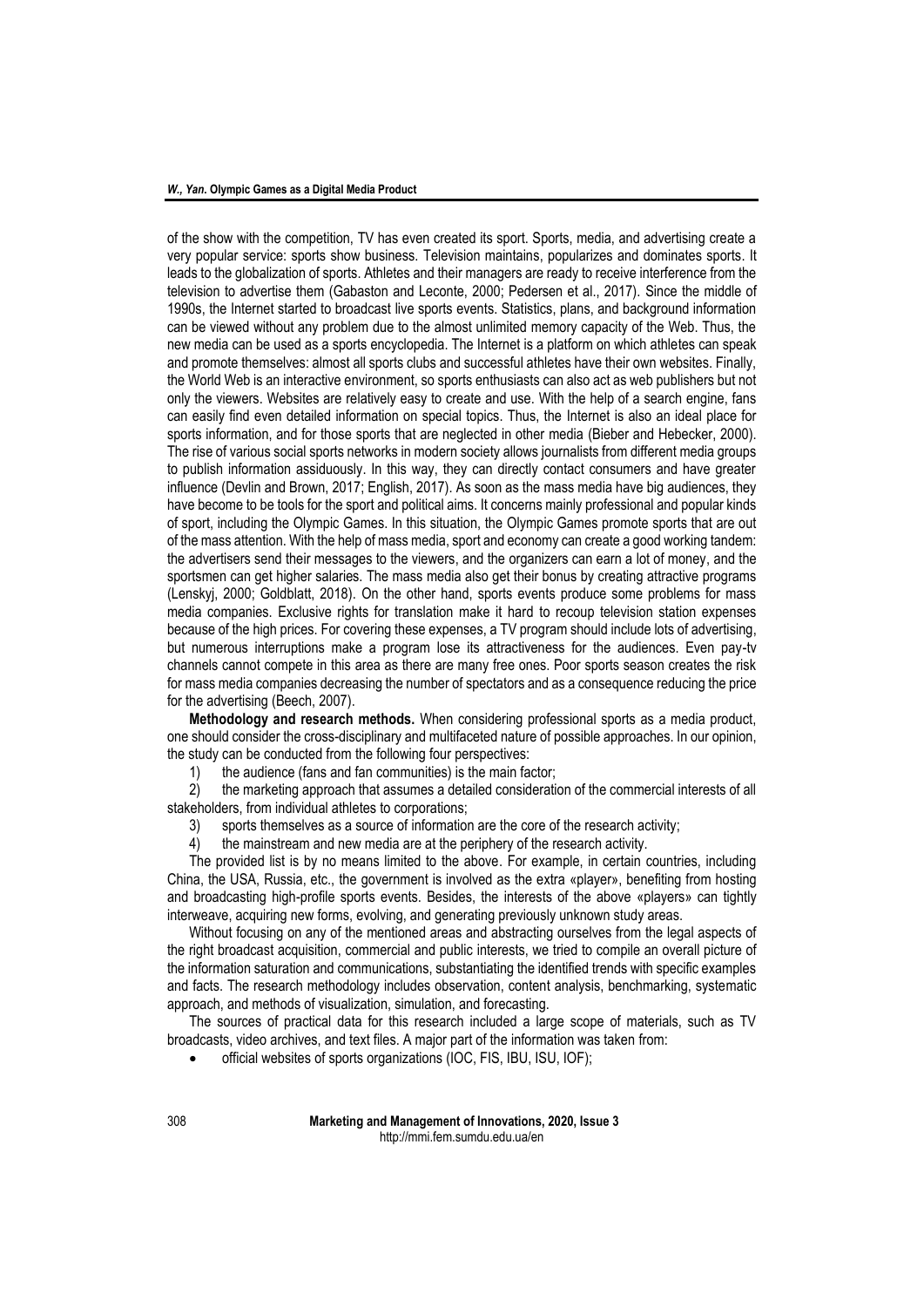- official websites of TV channels (Sky Sports, CCTV-5);
- the statistics and business analytics portal [www.statista.com;](http://www.statista.com/)
- social media (Twitter, Facebook, Instagram, YouTube, Weibo).

We also used the theoretical base provided in marketing, sociology, and mass communication publications (Reca, 2006; Boykoff, 2018; Grenz and Eisewicht, 2017).

**Results**. Sport is considered an integral part of human culture and a powerful educational and moral resource. But besides it the sport is an industry, a set of segments of the economy focused on a sports and entertainment product, the main participants of which are the sportsmen. It is the unpredictability of the results that makes sports so attractive to the consumers and to the sports industry in general, and it is the main characteristic of a sports product that is sold (directly or indirectly) by the professional sportsmen and the teams to the spectators. The entertainment of a sports product is determined not only by its aesthetics (the beauty and brightness of the sportsmen' performance or the game of a sports team). It also defined by the ability to retain the consumer attention to the sports product (spectator) until the end of a sporting event within which a sports product is produced. Moreover, it is by the ability to keep the spectator in suspense up to a certain point. The Olympic Games is one of the few ways to show the power and strength of the country positively and peacefully, and for some countries, it is the just one way to declare their existence. The choice of the Winter Olympic Games as a sporting event has been caused by the fact that in winter when the Games are held, most of the people travel less and due to the weather spend more time at home watching TV and online broadcast. It means that during this period, it is easier to follow the quality and quantity of the audience. At the same time in the work, there are represented materials on the Summer Olympic Games as well. These two global sports events have also been chosen as they include many sports competitions of different kinds, and each of them has a audience.

The Summer Olympic Games supposed to be in Japan in 2020, but the world situation with coronavirus changed the situation. With the threat of recurrence of the world pandemic internet and TV translation of the sports events and Olympic Games will be the only possibility for the audiences to observe the sport product and for the mass media to sell the entertainment sport product. The conceptual model of professional sports representation as a media product will be able to test during the next Olympic Games. That is why the model has been developed on the information mostly connected with the Winter Games.

Winter Olympic Games. Anticipating the 2022 Beijing Olympics, we, first, studied the statistics of the previous Winter Olympics and noticed an emergent decline in TV viewers' interest to this global sports event (Figure 1). The statistical data was provided by the German online portal Statista that makes data by collecting market and opinion researches and economic sector.



**Figure 1. Winter Olympic Games global TV audience in 2010–2018 (billions)** Source: developed by the authors based on (Statista, 2019a).

**Marketing and Management of Innovations, 2020, Issue 3** 309 http://mmi.fem.sumdu.edu.ua/en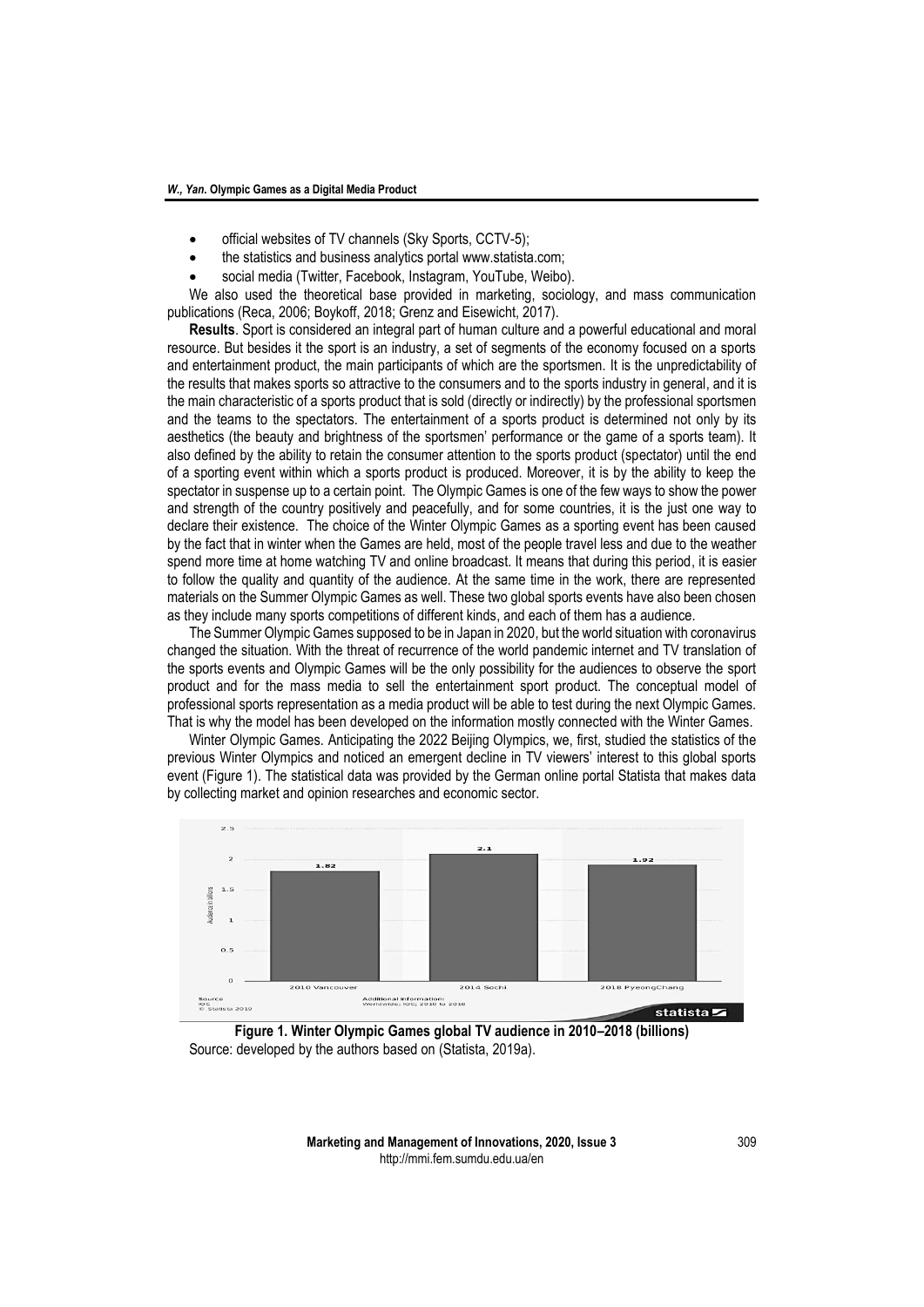The statistics show the global Winter Olympics audience from 2010 to 2018. The aggregate audience was estimated by the total number of times each viewer around the world tuned to Olympic TV programs. It should mention that sociologists have been recently criticizing the Olympic Movement, raising the eternal questions of race and gender stereotypes, as well as the economic rationale of the Olympics for the hosting country; drawing the attention to the loss of IOC's credibility, etc. This critical attitude is carried over to the general public (Boykoff, 2018), which logically should affect the overall popularity of the Olympics and is consistent with the statistics shown in Figure 1. The IOC's response to the emerged situation is reflected in the advance advertising of the 2022 Beijing Olympics, which mentions adding new spectacular events, such as mono-bob and freestyle, as well as various dynamic mixed team contests. Gender equality is emphasized as well: «The 2022 Beijing Olympics will host more female athletes and women's contests compared to any other Winter Olympics, with the share of women raised from 41% to 45.44%» (Olympic Games. Future games sports, 2018). We would also like to mention that the TV format sets specific requirements for broadcasting events and they keep being complied with currently. For example, the costly broadcasting time is shortened for biathlon by reducing the track length for individual contests, and the quickest super sprints are added (Biathlon World, 2018) to shorten the airtime and add liveliness. On the other hand, such an event as ski orienteering (IOF official site, n.d.) gains a chance to be included in the Olympics' program in the future thanks to the GPS. The major problem of ski orienteering was the lack of audience appeal and a possibility for the TV to approach checkpoint search areas. Currently, due to the introduction of GPS tracking, viewers are able to watch forest events online. Marking the overall orientation to the young audience as mentioned above, the review on the statistics of online sports event streaming allowed noticing a stable growth of the number of its followers (Figure 2).



**Figure 2. Winter Olympic Games number of digital video views worldwide in 2010–2018 (billions)** Source: developed by the authors based on (Statista, 2019b).

The statistics show the total number of online streaming views during the Winter Olympics between 2010 and 2018. Undoubtedly, such a pronounced growth, 1.8 billion for four years, is the first of all due to the accessibility of technical devices to modern people.

Summer Olympic Games*.* The TV audience statistics of the Summer Olympic Games from 2008 to 2016 shows the reduction of the TV audience (Figure 3).

310 **Marketing and Management of Innovations, 2020, Issue 3** http://mmi.fem.sumdu.edu.ua/en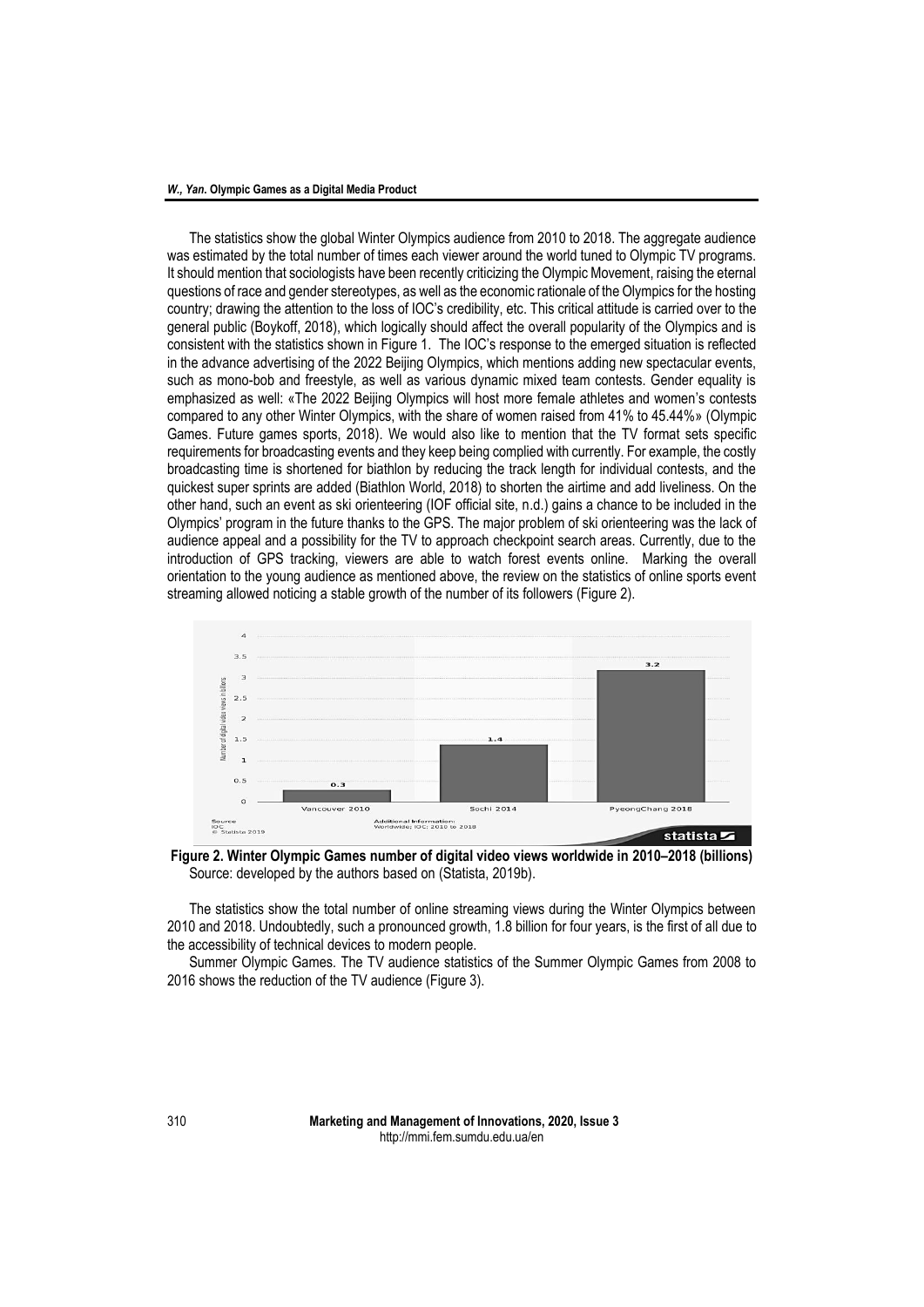

**Figure 3. The TV audience of the Summer Olympic Games from 2008 to 2016 (billions)** Source: developed by the authors based on (Statista, 2019c).

The reduction of the TV audience does not mean the lack of interest in The Olympic Games. Figure 4 demonstrates the growth of the video streams from the Olympic Games.



**Figure 4. Number of the Summer Olympic Games video streams worldwide from 2008 to 2016 (billions)**

Source: developed by the authors based on (Statista, 2019d).

The statistical data of the Winter and Summer Olympic games indicates that the quantity of the viewers has grown on the Internet and reduced among the TV channels. What advantages does television have? They are not so numerous. Firstly, the television is mostly free of charge (excluding the additional content). Secondly, it has maximum coverage as there is a TV set in almost every house and every age group watches the television and it provides the possibility of the background view. In the case of rest of the things which television can provide, it does not have the advantages over the Internet. Recently, in general, the television watching fell in all the age groups besides the «65+ audience» that is now the most active TV viewer. The television loses mostly the young and active audience. The main reason is that the television is statically by its nature: program X will be released at 5 p.m., and the program Y will be in the air at 6 p.m. On the Internet, each program will be released at the time a viewer needs it, and in a volume he or she needs it. And with the development of high-speed Internet, it can be wherever one wants it: in public transport, a car, etc. As can be seen on both sample of the TV broadcasts of the Winter and Summer Olympic Games for the last ten years the quantity of the TV audience falls. But the interest of people about the Olympic Games is still big, but it has shifted to the Internet and online space. The GlobalWebIndex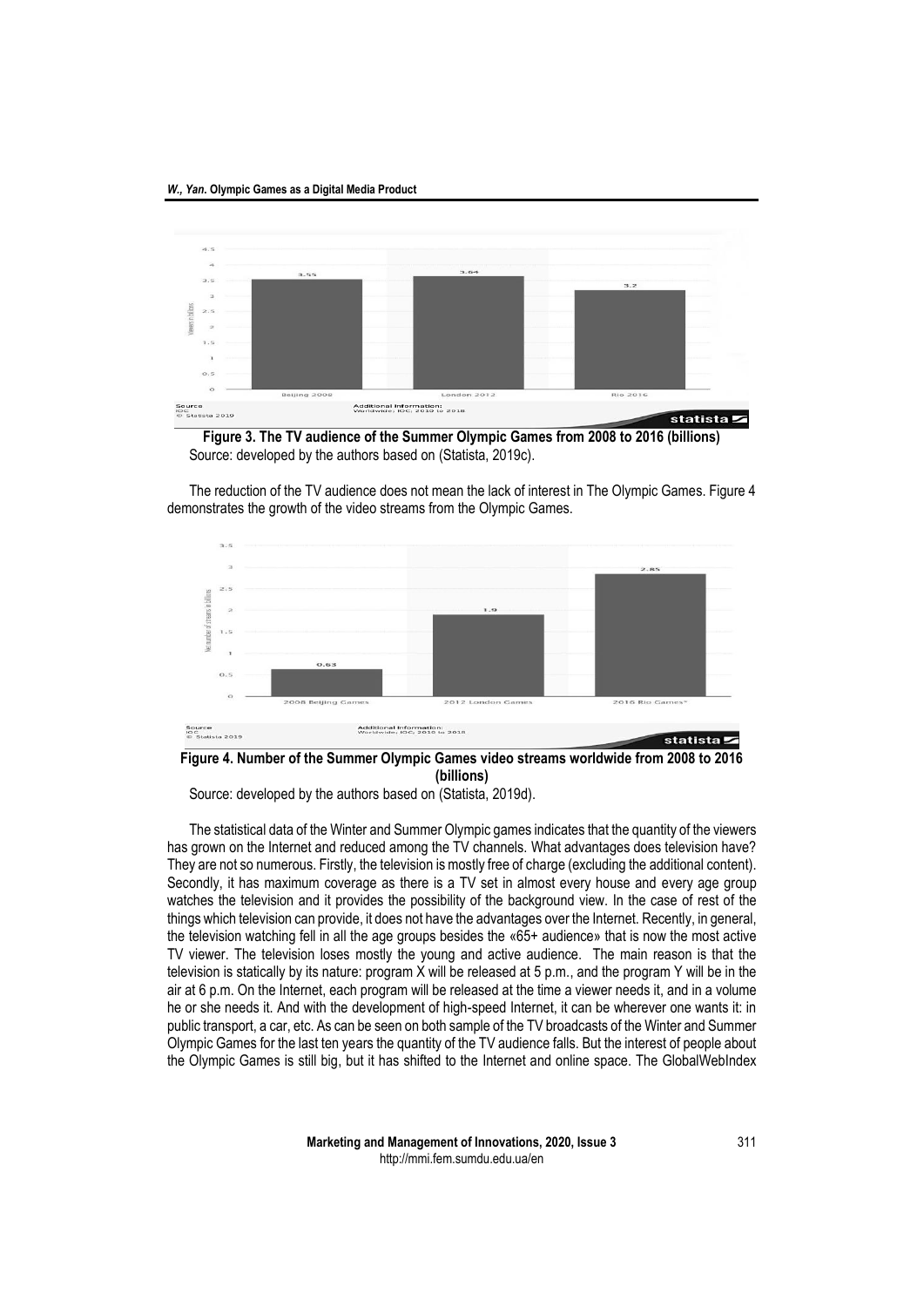(GWI) did an interview called «Sports around the world» among 90.000 internet users. Each day the online sports broadcasts become to be more and more popular, and people watch them more often on mobile devices. The interview showed that more than two-thirds of people with access to the Internet watched sports competitions online. Moreover, 2 out of 5 used the mobile device for it. «e-Media not only have made the information network much denser but also have extensively expanded it» (Enzensberger, 2015).

Most of those who watch online sports broadcasts are not sports fans of certain kinds of sport: people say that they watch different kinds of sports competitions. On average the interviewed people watch 4.1 kinds of sport and in Asia-Pacific and Latin America regions – 4.6. Traditionally it is considered that the men are more interested in sport than the women, but in reality, the difference is not very big. Almost 80% of the interview women all over the world reported that they watch the sport online or visit the competitions and games (See Table 1).

|  | Table 1. People observing sports events in the different regions of the world according to their |  |  |  |  |  |
|--|--------------------------------------------------------------------------------------------------|--|--|--|--|--|
|  |                                                                                                  |  |  |  |  |  |

| gender               |         |           |  |  |
|----------------------|---------|-----------|--|--|
| Reaion               | Men (%) | Women (%) |  |  |
| Asia Pacific         | 58      | 42        |  |  |
| Europe               | 56      | 44        |  |  |
| Latin America        | 51      | 49        |  |  |
| Middle East & Africa | 61      | 39        |  |  |
| USA & Canada         | 53      | 47        |  |  |

Source: developed by authors based on (Facebook IQ, 2019).

More than half of the users with access to the Internet reported that they watch the broadcast and reviews of sporting events on different devices at least once a month. More than one-third of the respondents use mobile phones, less than one third use the laptops for these purposes. Almost each fifth internet users watch sports competitions in the social nets, and among the sports fans, the percentage of these people is twice bigger (Facebook IQ, 2019). The IOC responded to the digital reality by launching the cross-platform Olympic Channel in 2016, aiming to increase the audience with a focus on young viewers. It is an all-year 24/7 channel broadcasting in 11 languages. The channel broadcasts sports programs, news, live coverage of main events, and provides additional information about sports and athletes. The Olympic Channel can be accessed from anywhere through mobile applications running under Android and iOS, as well as at olympicchannel.com. The 2018 PyeongChang Olympics were the first games broadcast by the channel. Besides, the live stream was expanded to YouTube and can also be accessed through a special Google search query (Olympic Games. Olympic channel, 2018). Thus, the Olympic Channel is a certain challenge to mainstream sports TV channels. It is worth noting that mainstream TV channels, such as Sky Sports, CCTV-5, etc., also actively expand their online presence by creating official websites (Sky Sports official site, n.d.; CCTV-5, official site n.d.) and social media pages (Table 2). Table 1 shows the online audience of Sky Sports and Olympic Channel in popular social media, counted as the number of subscribers. CCTV-5, due to the specific policy of China, is represented in the national social media Weibo.

| <b>Social media.</b> subscribers | <b>Olympic Channel</b> | <b>Sky Sports</b> |
|----------------------------------|------------------------|-------------------|
| Facebook                         | 3.163.528              | 11.520.327        |
| Instagram                        | 267.876                |                   |
| Twitter                          | 368.463                | 4.909.103         |
| YouTube                          | 3.232.973              | -                 |

Source: developed by authors based on social media data as of 12.02.2019.

312 **Marketing and Management of Innovations, 2020, Issue 3** http://mmi.fem.sumdu.edu.ua/en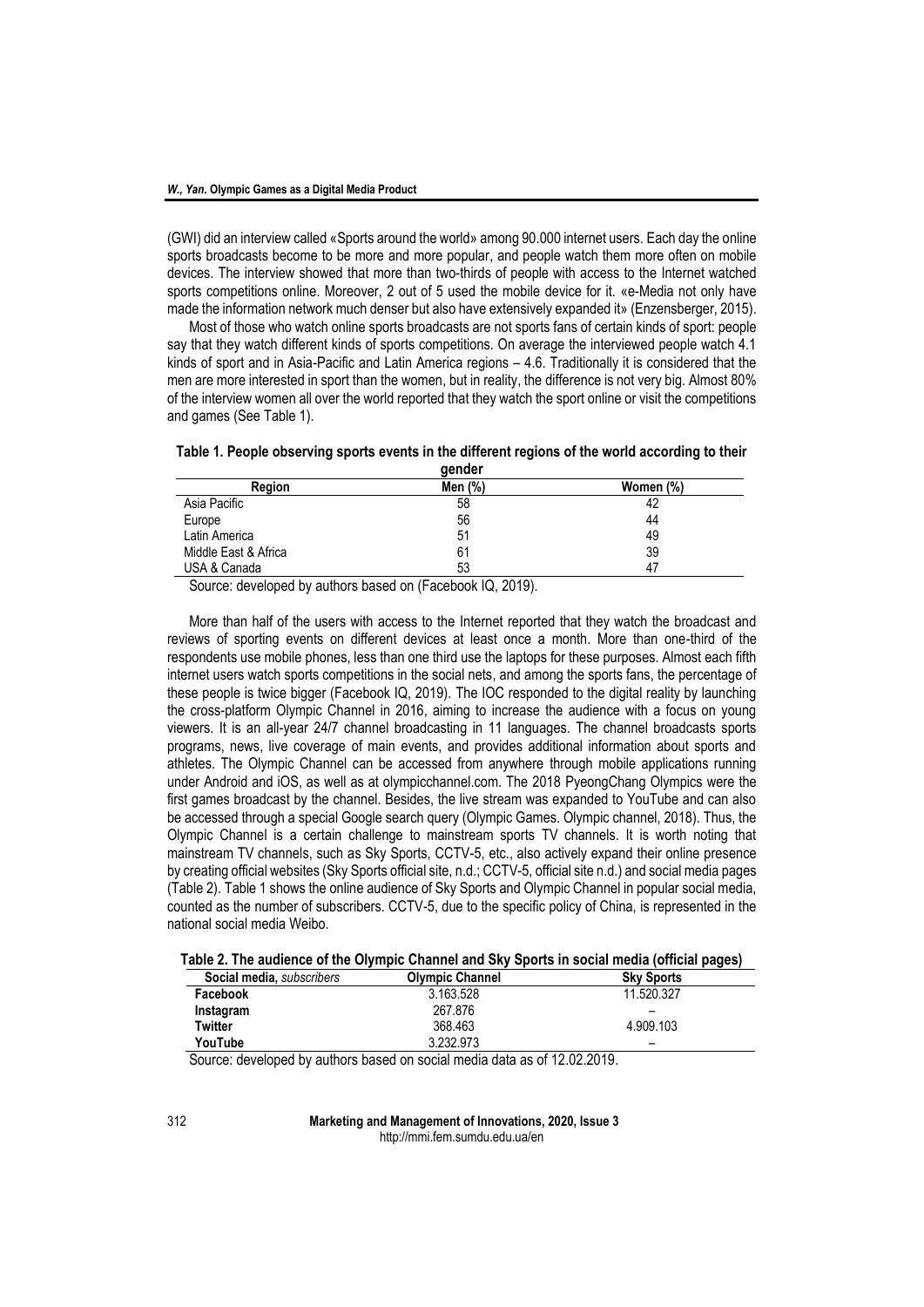The selective monitoring of the TV broadcast schedule, conducted from 15.12.2018 till 15.02.2019, on Sky Sports (Sky Sports, official site n.d.) and CCTV-5 (CCTV-5 official site, n.d.) showed that in both cases the most globally popular and profitable sports, such as football, basketball, tennis, etc., had the maximum air time. The second most popular sports are the national ones (for example, cricket and badminton), while Olympic sports (the winter ones in this case) are only in the third place, as they are not extremely popular when broadcasting outside the Olympics period. We would also like to note that sports TV channels focus on the performance of sports anchors, the TV program structure, infographics, as well as special news blocks and entertainment and sports programs to attract and retain viewers. The importance of entertainment and sports programs is due to the trend of perception of sports as a show. Accordingly, the Olympic Channel focuses mainly on Olympic sports. Here, the different goals of the mainstream channels and the Olympic Channel come to the foreground: the former try to attract the maximum attention at every second by appealing to already popular sports events. At the same time, the latter intends to attract the audience to the Olympic Games by promoting the involved sports. The general trait of sports organizations and TV channels is the absence of visible inertia and the active use of digital resources to achieve their objectives. Such diversity, in our opinion, has a positive impact on viewers who have the option to choose in a competitive environment. On the other hand, we can state that the struggle for viewers between the mainstream and new media is exacerbating. It should also mention that sports federations (the international and national ones), professional sports leagues and clubs also have their websites with detailed and updated information (FIS official site, n.d.; IBU official site, n.d.; ISU official site, n.d.), as well as pages in social media (Table 3).

**Table 3. International winter sports federations in Instagram**

| <b>Federation</b>                  | <b>Publications</b> | <b>Subscribers</b> |
|------------------------------------|---------------------|--------------------|
| <b>FIS Cross-Country World Cup</b> | 1.492               | 52.836             |
| <b>IBU Biathlon World</b>          | 2.492               | 80.495             |
| <b>ISU Figure Skating</b>          | 1.267               | 165.410            |

Source: developed by the author based on Instagram data as of 15.02.2019.

Many leading athletes are also active social media users (Table 4).

| Table 4. Olympic athletes on Instagram (personal pages) |                              |                     |                    |  |
|---------------------------------------------------------|------------------------------|---------------------|--------------------|--|
| Federation                                              | Athlete                      | <b>Publications</b> | <b>Subscribers</b> |  |
| <b>FIS</b>                                              | Johannes<br>Høsflot<br>Klæbo | 731                 | 324.995            |  |
|                                                         | Jessica<br>Diggins           | 1.175               | 108.227            |  |
| <b>IBU</b>                                              | Martin<br>Fourcade           | 997                 | 406.450            |  |
|                                                         | Dorothea<br>Wierer           | 317                 | 349.356            |  |
| <b>ISU</b>                                              | Javier<br>Fernandez          | 582                 | 254.799            |  |
|                                                         | Evgenia<br>Medvedeva         | 757                 | 706.246            |  |

Source: developed by the author based on Instagram data as of 16.02.2019.

## **Marketing and Management of Innovations, 2020, Issue 3** 313 http://mmi.fem.sumdu.edu.ua/en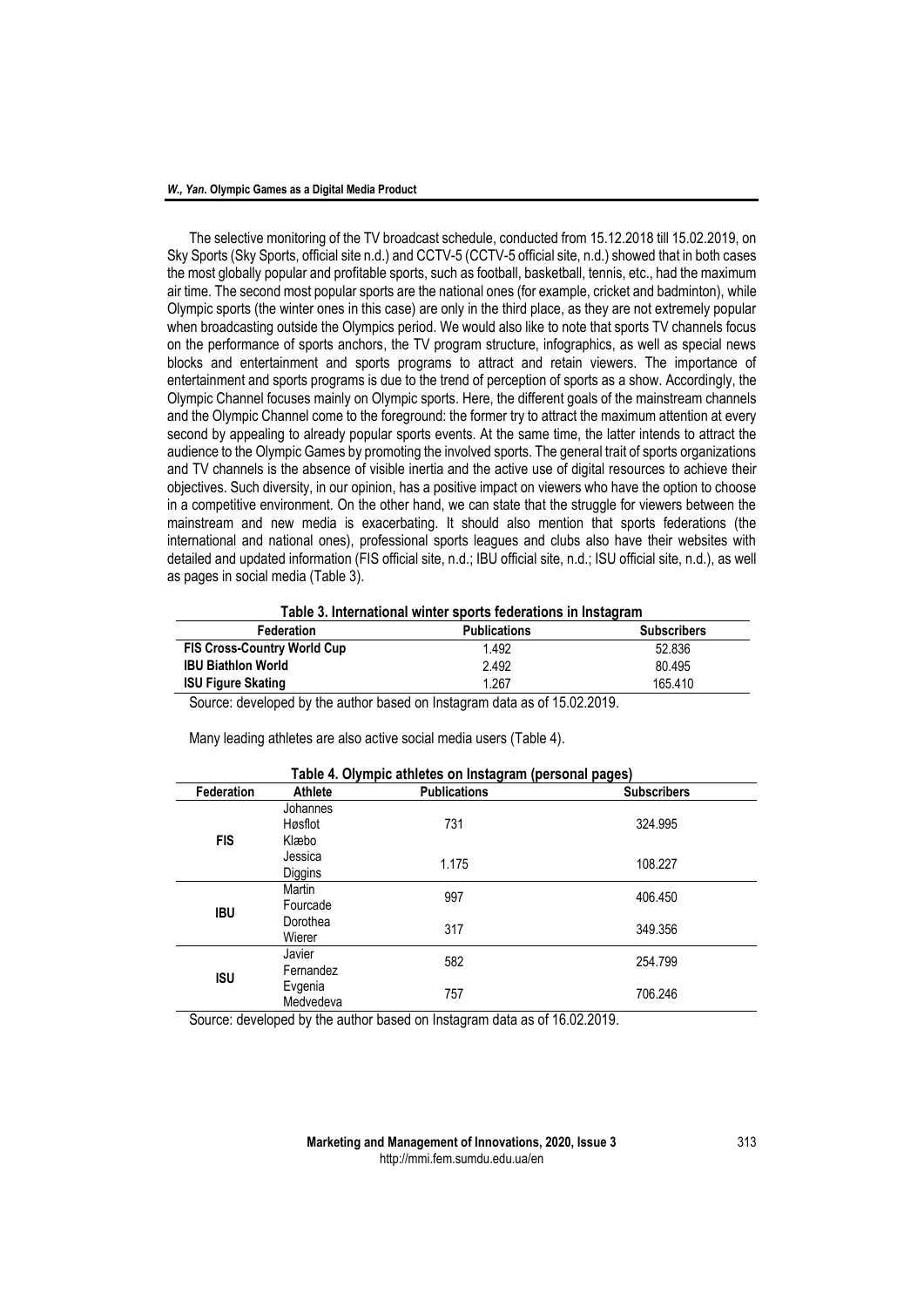Tables 3 and 4 show examples from Instagram for sports federations and athletes, accordingly. Chinese athletes are active users of their national media Weibo; for example, the Olympic short track champion Wu Dajing has 5.27 million subscribers (as of 16.02.2019).

The data in Tables 3 and 4 visualize the interest in public pages shown by sports federations and athletes on the one hand and sports enthusiasts on the other. The latter sympathize with athletes rather than the federation the athlete represents (as in all the provided examples).

At the final step of our research, we analyzed the audience, i.e. sports fans in this case. Without doubting their grading into «those who prefer watching TV while lying on the sofa» and «the advanced ones who prefer digital media» (Kroon and Eriksson, 2019), we used the initiative criterion, conditionally dividing the sports fans into two large groups: the passive and active ones. The former simply watch live streams on TV (whether the traditional or online one) and share their emotions verbally only when meeting others in person. The latter actively use various virtual resources to express their personal opinions and discuss their favourite sports, athletes, or events. The sociological survey «The most common activity on the 'second screen' when watching the Winter Olympics». With the above-mentioned approach, the most indicative is the data of the sociological survey «The most common activity on the «second screen» when watching the Winter Olympics» (Statista, 2018). The survey included Winter Olympics enthusiasts and was conducted worldwide and online in the second quarter of 2017. As a result, the survey covered 30,755 responders aged 16–64. The question was formulated as follows: «When watching TV, what do you most often do with your other device?» and assumed several answer options. It was found out that:

half of the responders (50%) communicate with their friends online;

 every fourth responder (25%) simultaneously with watching TV looks for additional information on the game events on the Internet;

15% of the responders actively share their opinion on the Internet on what they have seen.

Thus, even when watching a TV broadcast, a considerable number of viewers immerse in digital reality. Active fans, while «being at the avant-garde of the digital revolution» (Pearson, 2010), not only consume the information flow but also participate in its formation. The post author is not only one who is involved in the process of online discussion in open fan communities, but also all those who reply to him. «Sometimes a comment can cause a greater wave of discussion rather than the post itself» (Ivanova, 2011). Quite often, fans have more knowledge about their favourite sport or athlete than some sports journalists and share their knowledge, which makes their contribution to the information field even more valuable. Fan communities (not only the sports-related ones) are a separate discussion area of the research (Pearson, 2010; Waysdorf and Reijnders, 2019). Making no claims of deep and broad knowledge, it should note that in fact, traditional sports fandoms migrate from the real world into the virtual one, when not a stadium stand. However, a sports forum, blog, or social media page becomes the «strong emotional experience of the meeting spot» (Waysdorf and Reijnders 2019).

The advantages of the Internet are various. One of the main strong points is that there is the availability of the sender and recipient of the information, and also it is impossible to watch it as a background. The Internet provides many different points of view. However, in such circumstances, it is difficult to evaluate their objectivity, and there are many fraud and doubtful sources. Moreover, sometimes the information can be unreasonable. So, one should carefully choose the sources of the information on the Internet. But besides it, the Internet gives the possibilities to set dialogue and take part in it and it makes an internet user be more active participants of the communication process. In the net, a person becomes to be a source of information that is not possible on the television. And it means one very simple thing – in each media a person loves himself/herself. People want to get to know something more about them and share that with the world; they want to create something with less of the efforts. The inspiring videos about a basketball player overcome a fail, an athlete who told a fiery speech about the mentors on an award ceremony and the sport as a source of life the knowledge help people to see the simple personalities in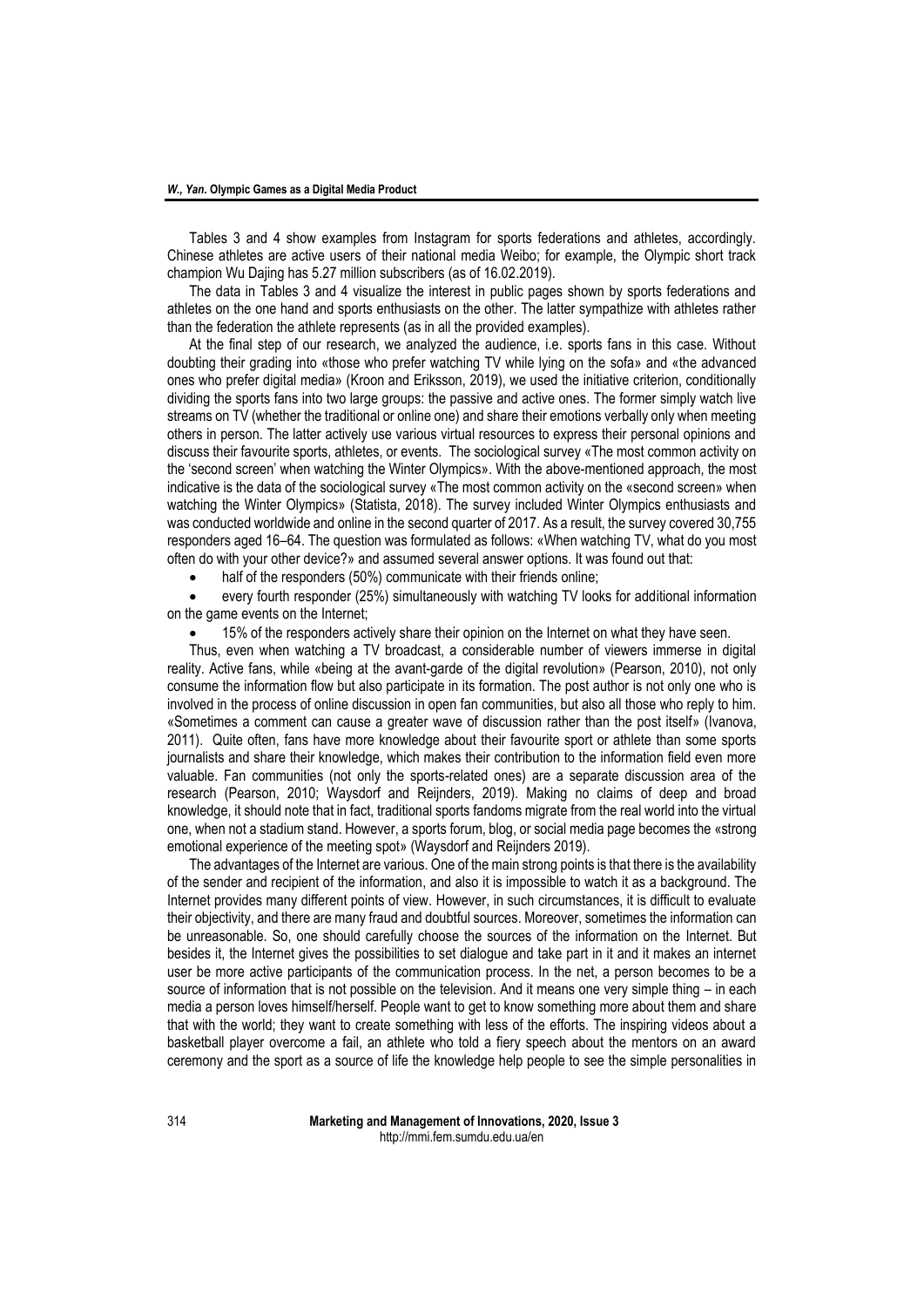the sportsmen and something more than a competition in the sport. The Internet has strong possibilities for two-side communication. As a principle, new means of mass communication, it has such characteristics as interactivity, openness, lack of time, and space restrictions and virtuality. For observing the sports competition on the Internet, a person does not need to be in a certain place at a certain time. The only thing that a viewer need is to have the device – a laptop or mobile phone – and access to the Internet that is not also a problem with the high-speed mobile Internet. In the nowadays high-speed life it means flexibility and freedom for a user. It is not a secret that the news of any kind appears on the Internet much faster than on TV. People shoot videos and take pictures and put them into social media, and with the help of social activity functions, they are shared all over the world in a short period. Besides it, the Internet gives the possibilities to a user to buy the tickets for sports competitions and all the sport-related products: clothes, books and sports equipment, etc. As a result of the research, we could propose the following conceptual model of professional sports representation as a media product on the example of the Winter Olympics (Figure 5).



**Figure 5. The conceptual model of the professional sports representation as a media product (on the example of the Olympics)**

Source: developed by authors.

It should note that the growth of the number of information sources in sports communication is primarily due: to the creation of the official websites of sports TV channels; promotion and high-quality filling of the official websites of sports organizations, federations, clubs; their appearance in social media; the personal activity of athletes in social media (Twitter, Instagram, Facebook, YouTube). Social network analysis can also be used as a big data processing tool. In the social area, it can be applied to study recognition of certain ideas, concepts, and images, as well as to identify their distribution channels (Polyakova et al., 2019). We agree that thanks to technological advancements, media, and technology not only have spread into social life but have also become more diverse and sophisticated (Ytre-Arne and Das, 2018). Compared to traditional broadcasters, online media have a huge potential: «people obtain not only virtually unlimited access to resources but also a tool to form a public opinion... e-Media provide a unique channel for publishing and communicating, which excludes any bureaucratic intermediaries» (Ivanova, 2011). In the cyberspace, users can «easily find, create, and share their knowledge with others beyond their spatial, social, and time limits» (Grenz and Eisewicht, 2017), i.e. the mainstream audience of the elite sports in the current reality is not only the consumer but also the producer of sports content. Stating the complication

> **Marketing and Management of Innovations, 2020, Issue 3** 315 http://mmi.fem.sumdu.edu.ua/en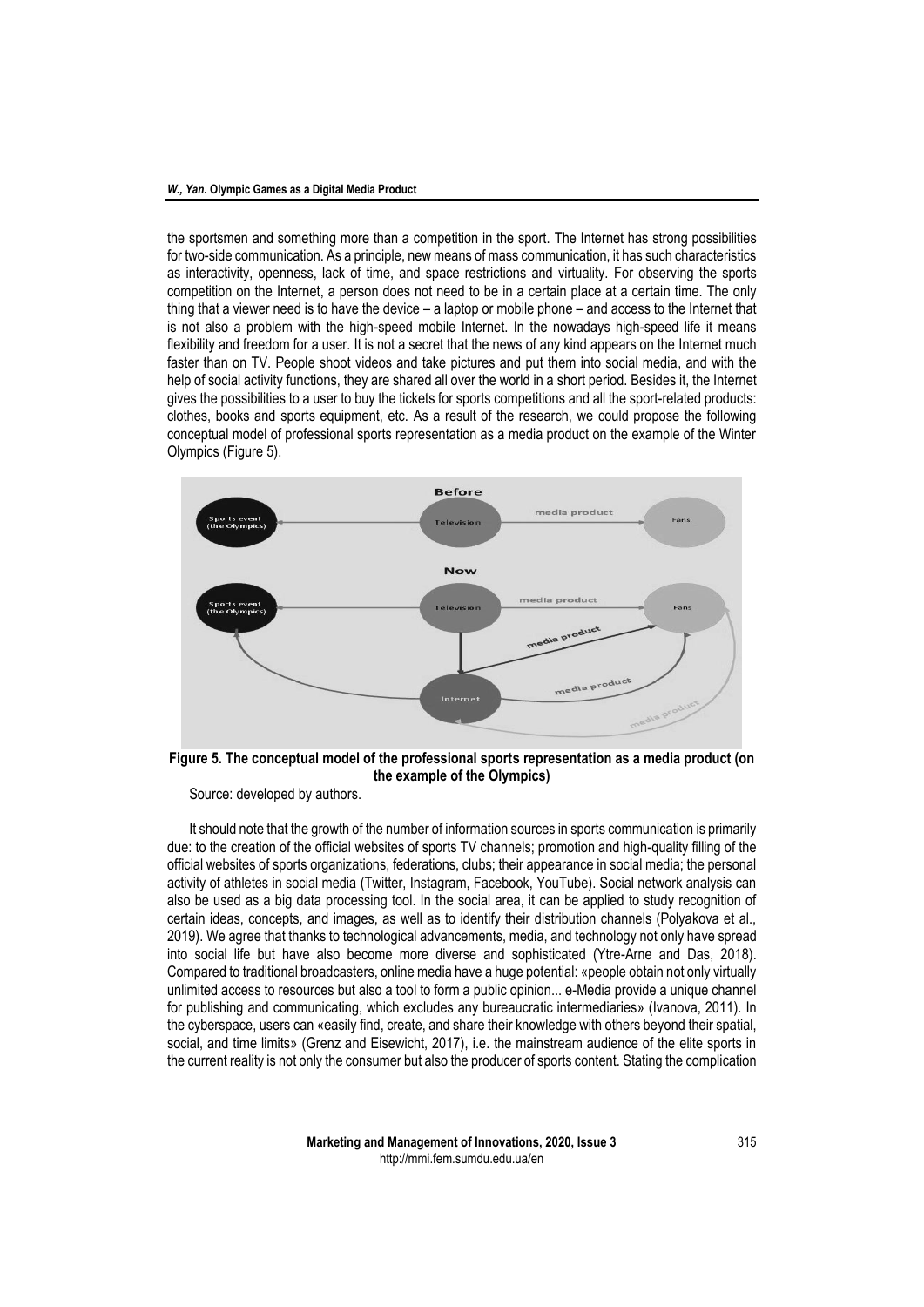of communicative links, we draw attention to the conflict of interest and the acute struggle for viewers between the television and online streaming. The reduction in the number of TV viewers does not mean that «people watch fewer events, but that they have migrated to online platforms and the permanently expanding array of available streaming services and applications» (PWC, 2017). Future forecasts predict «the death of universal broadcasting» (The future of sports, 2015). However, the TV will not vanish within the nearest decades, but more probably will find a balance with online media and occupy its once-dominant place in the reality of multiple screens. Besides, television traditionally acts as a certain element of relaxation, when one does not have to hurry anywhere and can enjoy watching his/her favourite sports event. Therefore, it is not so easy to abandon it as it may seem at first sight.

**Conclusions**. In the 20th century, the sport had gone out of the frames of the separate states. It had turned to be the global public phenomenon that takes an important part in the physical moral and spiritual culture of almost all humanity and in the establishing the humanitarian relations and mutual understanding between different countries and peoples. The development of new media technologies and impressive growth in broadcasting rights revenues have heralded an intensification of economic ties between sports and the media, clearly dominated by financial and commercial imperatives. Due to the globalization of media culture, sports have become a multimedia product for sale, and fans have become ordinary consumers. The commercialization of sports has become a dynamic global business environment and has created a great sporting goods economy. Professional sports today are colorful shows and multi-million audiences, big money, and big-league politics. Elite sports are a huge platform for the implementation of plans for individuals, teams, federations, as well as for commercial and even governmental plans. The popularization of sports is one of the main aims of all the sports federations, and they try to use modern means of communication and spreading the information to do it. The analysis of the research results identified the follows:

1. There is a reduction of TV audience number of the Olympics, against the background of a general decrease in interest to the Olympic Movement.

2. However, the number of online streaming viewers is rapidly increasing, including those using a «second screen». Outside the time of the Olympics, TV channels quite sparingly cover the Winter Olympic sports that are note extremely popular; so the main source of information on them is the Internet.

3. The IOC solves the popularization problems by not only sports-related means and social interest revival, but also by including itself into the broadcast process.

4. Both sports organizations and sports TV channels actively develop the digital space, thus, on the one hand, expanding the information field, and, on the other, forcing fans to choose, causing a conflict between the classic television and online streaming.

5. Athletes become media persons and often interest the audience more than the sports they represent.

6. Fans are involved in the process of sports, and sports-related content creation and fandoms grow and «immerse into the Internet».

As a result, the structure of the 'Elite Sports' media product has become rather sophisticated, and the number of communicative links and broadcasting opportunities of sports events has increased. The rampant evolution of mass media has caused a rapid increase in the options for watching sports events, as well as the number of people watching them around the world. Fans, mainstream, and new media are interested in sports broadcasts and content as much as professional sports are interested in their close attention. But the conflict of interest of the television and online channels causes a search for a mutual equilibrium and symbiosis with the industry of professional sports.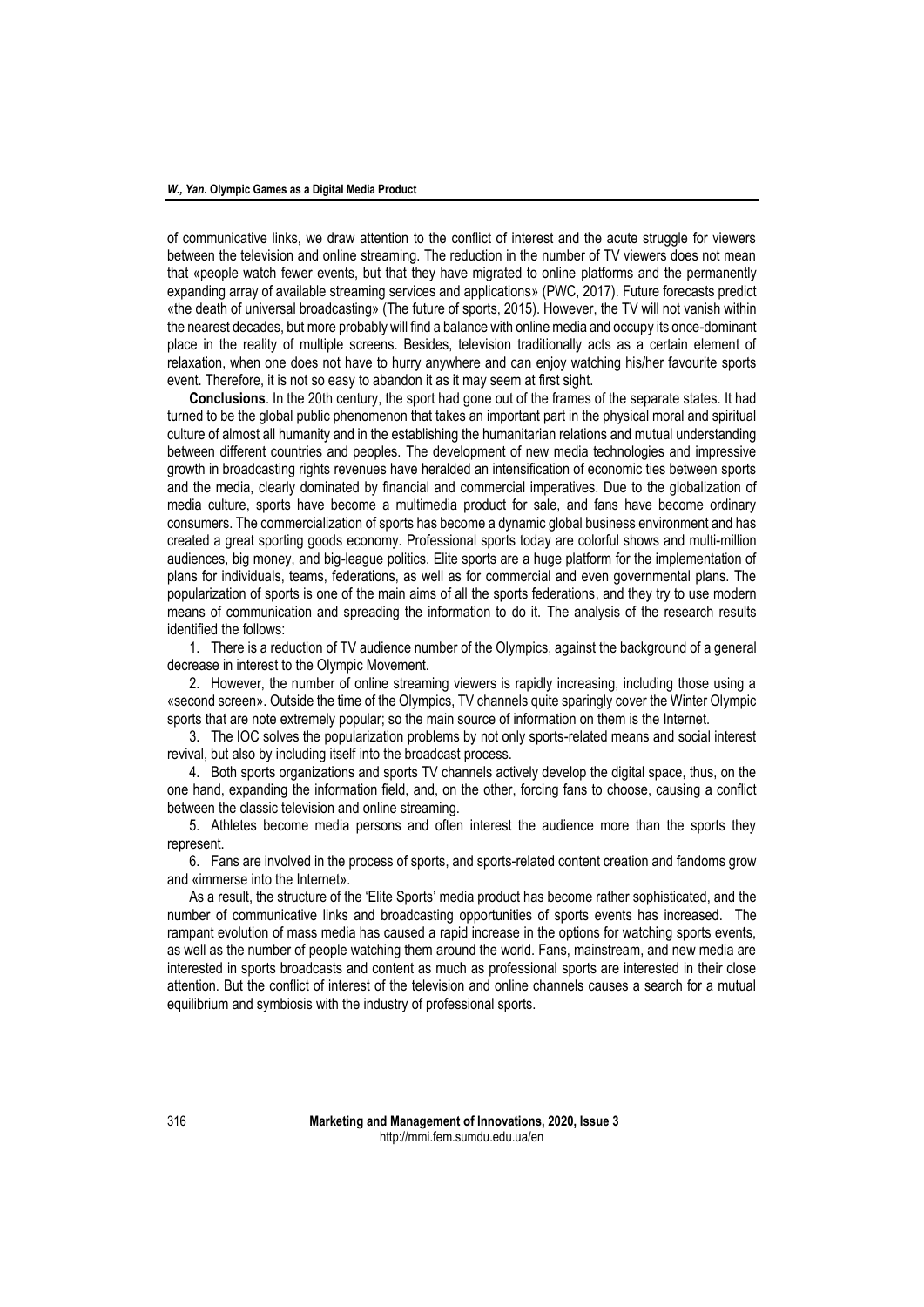### **References**

Beech, J. (2007). Selling the five rings: The International Olympic Committee and the rise of Olympic commercialism. *International Journal of Sports Marketing & Sponsorship*, *9*(1), 62-64[. \[Google Scholar\]](https://scholar.google.com/scholar?cluster=6855274656523012165&hl=ru&as_sdt=0,5) [\[CrossRef\]](https://doi.org/10.1108/IJSMS-09-01-2007-B008)

Beech, J., & Chadwick, S. (Eds.). (2010). *The marketing of sport.* (V. Bashkirova and M. Chernoglazova, transl.). Moscow: Alpina Publishers. [\[Google Scholar\]](https://scholar.google.com/scholar?hl=ru&as_sdt=0%2C5&scioq=%D0%BC%D0%B0%D1%80%D0%BA%D0%B5%D1%82%D0%B8%D0%BD%D0%B3+%D1%81%D0%BF%D0%BE%D1%80%D1%82%D0%B0+%D0%B0%D0%BB%D1%8C%D0%BF%D0%B8%D0%BD%D0%B0&q=%D0%B1%D0%B8%D1%87+%D1%87%D0%B5%D0%B4%D0%B2%D0%B8%D0%BA+%D0%BC%D0%B0%D1%80%D0%BA%D0%B5%D1%82%D0%B8%D0%BD%D0%B3+%D1%81%D0%BF%D0%BE%D1%80%D1%82%D0%B0+2010&btnG=)

Biathlon World. (2018). Some changes at the IBU cup. Retrieved from [https://www.biathlonworld.com/news/detail/some](https://www.biathlonworld.com/news/detail/some-changes-at-the-ibu-cup)[changes-at-the-ibu-cup](https://www.biathlonworld.com/news/detail/some-changes-at-the-ibu-cup)

Bieber, C., & Hebecker, E. (2000). You'll never surf alone: Online-Inszenierungen des Sports. In *J. Schwier (Ed.). Sport als populäre Kultur. Sport, Medien und Cultural Studies*, Hamburg: Trend Sport Wissenschaft. [\[Google Scholar\]](https://scholar.google.com/scholar?q=Ballensiefen%2C%20Moritz%20%26%20J%C3%B6rg-Uwe%20Nieland%20%282007%29%3A%20Talkshowisierung%20des%20Fu%C3%9Fballs.%20Der%20Volkssport%20in%20den%20Fesseln%20des%20Fernsehens.%20In%3A%20Mittag%2C%20J%C3%BCrgen%20%26%20J%C3%B6rg-Uwe%20Nieland%20%28Hrsg.%29%3A%20Das%20Spiel%20mit%20dem%20Fu%C3%9Fball.%20Essen%3A%20Klartext.%20325%E2%80%93347)

Boykoff, J. (2018). Riding the Lines: Academia, Public Intellectual Work, and Scholar-Activism, *Sociology of Sport Journal*, 35, 81–88. [\[Google Scholar\]](https://scholar.google.com/scholar?hl=ru&as_sdt=0%2C5&scioq=%D0%BC%D0%B0%D1%80%D0%BA%D0%B5%D1%82%D0%B8%D0%BD%D0%B3+%D1%81%D0%BF%D0%BE%D1%80%D1%82%D0%B0+%D0%B0%D0%BB%D1%8C%D0%BF%D0%B8%D0%BD%D0%B0&q=Boykoff%2C+J.+%282018%29.+Riding+the+Lines&btnG=) [\[CrossRef\]](https://doi.org/10.1123/ssj.2018-0017)

Brown, R., & O'Rourke III, D. (2003). Case studies in sport communication, Santa Barbara: Praeger. [\[Google Scholar\]](https://scholar.google.com/scholar?hl=ru&as_sdt=0%2C5&scioq=%D0%BC%D0%B0%D1%80%D0%BA%D0%B5%D1%82%D0%B8%D0%BD%D0%B3+%D1%81%D0%BF%D0%BE%D1%80%D1%82%D0%B0+%D0%B0%D0%BB%D1%8C%D0%BF%D0%B8%D0%BD%D0%B0&q=Brown%2C+R.+and+O%E2%80%99Rourke+III%2C+D.+%282003%29.+Case+studies+in+sport+communication&btnG=)

Bryant, J., & Raney, A. (2000). Sports on the screen. In *D. Zillmann, & P. Vorderer (Eds.). Media entertainment: The psychology of its appeal*. Mahwah: Lawrence Erlbaum Associates. [\[Google Scholar\]](https://scholar.google.com/scholar?hl=ru&as_sdt=0%2C5&scioq=%D0%BC%D0%B0%D1%80%D0%BA%D0%B5%D1%82%D0%B8%D0%BD%D0%B3+%D1%81%D0%BF%D0%BE%D1%80%D1%82%D0%B0+%D0%B0%D0%BB%D1%8C%D0%BF%D0%B8%D0%BD%D0%B0&q=Bryant%2C+J.+and+Raney%2C+A.+%282000%29.+Sports+on+the+screen&btnG=)

Carriedo, A., Cecchini, J.A., & Gonzalez, C. (2019). Soccer in the mass media: Examining the role of metaperceptions of goal orientation on spectators' moral functioning. *Journal of Human Sport and Exercise*, 14(3), 571–583 [\[Google Scholar\]](https://scholar.google.com/scholar?hl=ru&as_sdt=0%2C5&scioq=%D0%BC%D0%B0%D1%80%D0%BA%D0%B5%D1%82%D0%B8%D0%BD%D0%B3+%D1%81%D0%BF%D0%BE%D1%80%D1%82%D0%B0+%D0%B0%D0%BB%D1%8C%D0%BF%D0%B8%D0%BD%D0%B0&q=Carriedo%2C+A.%2C+Cecchini%2C+J.A.+and+Gonz%C3%A1lez%2C+C.+%282019%29.+Soccer&btnG=) [\[CrossRef\]](https://doi.org/10.14198/jhse.2019.143.08) CCTV-5 official site. Retrieved from <http://tv.cctv.com/cctv5/>

Devlin, M., & Brown, N. (2017). Using personality and team identity to predict sports media consumption. *International Journal of Sport Communication*, 10, 371–392[. \[Google Scholar\]](https://scholar.google.com/scholar?hl=ru&as_sdt=0%2C5&scioq=%D0%BC%D0%B0%D1%80%D0%BA%D0%B5%D1%82%D0%B8%D0%BD%D0%B3+%D1%81%D0%BF%D0%BE%D1%80%D1%82%D0%B0+%D0%B0%D0%BB%D1%8C%D0%BF%D0%B8%D0%BD%D0%B0&q=Devlin%2C+M.+and+Brown%2C+N.+%282017%29.+Using+personality+and+team+identity&btnG=) [\[CrossRef\]](https://doi.org/10.1123/ijsc.2017-0050)

English, P. (2017). Social media boundaries in sports journalism: Individual and organizational gatekeeping in India and Australia. *Asian Journal of Communication*, 27, 1–17. [\[Google Scholar\]](https://scholar.google.com/scholar?cluster=15483377957534232040&hl=ru&as_sdt=0,5&scioq=%D0%BC%D0%B0%D1%80%D0%BA%D0%B5%D1%82%D0%B8%D0%BD%D0%B3+%D1%81%D0%BF%D0%BE%D1%80%D1%82%D0%B0+%D0%B0%D0%BB%D1%8C%D0%BF%D0%B8%D0%BD%D0%B0) [\[CrossRef\]](https://doi.org/10.1080/01292986.2017.1284876)

Enzensberger, H. M. (2015). *Building Blocks for a Theory of the Media*. *Logos*, 2(104), 142–161[. \[Google Scholar\]](https://scholar.google.com/scholar?hl=ru&as_sdt=0%2C5&scioq=%D0%BC%D0%B0%D1%80%D0%BA%D0%B5%D1%82%D0%B8%D0%BD%D0%B3+%D1%81%D0%BF%D0%BE%D1%80%D1%82%D0%B0+%D0%B0%D0%BB%D1%8C%D0%BF%D0%B8%D0%BD%D0%B0&q=%D1%8D%D0%BD%D1%86%D0%B5%D0%BD%D1%81%D0%B1%D0%B5%D1%80%D0%B3%D0%B5%D1%80+%D1%81%D1%82%D1%80%D0%BE%D0%B8%D1%82%D0%B5%D0%BB%D1%8C%D0%BD%D1%8B%D0%B9+%D0%BC%D0%B0%D1%82%D0%B5%D1%80%D0%B8%D0%B0%D0%BB&oq=%D1%8D%D0%BD%D1%86%D0%B5%D0%BD%D1%81%D0%B1%D0%B5%D1%80%D0%B3%D0%B5%D1%80+%D1%81%D1%82%D1%80%D0%BE%D0%B8%D1%82%D0%B5%D0%BB%D1%8C%D0%BD%D1%8B%D0%B9+%D0%BC%D0%B0)

Facebook IQ. (2019). New trends among the sport fans all over the world. Retrieved from [https://ru](https://ru-ru.facebook.com/business/news/insights/the-changing-profile-of-sports-fans-around-the-world)[ru.facebook.com/business/news/insights/the-changing-profile-of-sports-fans-around-the-world](https://ru-ru.facebook.com/business/news/insights/the-changing-profile-of-sports-fans-around-the-world)

FIS official site. Retrieved fro[m https://www.fis-ski.com/en/cross-country](https://www.fis-ski.com/en/cross-country)

Gabaston, P., & Leconte, B. (Eds.). (2000). Sports et televison: regards croises, Paris: L'Harmattan. [\[Google Scholar\]](https://scholar.google.com/scholar?hl=ru&as_sdt=0,5&scioq=%D0%BC%D0%B0%D1%80%D0%BA%D0%B5%D1%82%D0%B8%D0%BD%D0%B3+%D1%81%D0%BF%D0%BE%D1%80%D1%82%D0%B0+%D0%B0%D0%BB%D1%8C%D0%BF%D0%B8%D0%BD%D0%B0&q=Gabaston,+P.+and+Leconte,+B.+(Eds.).+(2000).+Sports+et+t%C3%A9l%C3%A9vision)

Goldblatt, D. (2018). *The Games: A Global History of the Olympics*. London: Pan Books. [\[Google Scholar\]](https://scholar.google.com/scholar?hl=ru&as_sdt=0%2C5&scioq=%D0%BC%D0%B0%D1%80%D0%BA%D0%B5%D1%82%D0%B8%D0%BD%D0%B3+%D1%81%D0%BF%D0%BE%D1%80%D1%82%D0%B0+%D0%B0%D0%BB%D1%8C%D0%BF%D0%B8%D0%BD%D0%B0&q=Goldblatt%2C+D.+%282018%29.+The+Games%3A+A+Global+History+of+the+Olympics&btnG=)

Goodyear, V., Armour, K., & Wood, H. (2018). Young people and their engagement with health-related social media: new perspectives. *Sport, Education and Society*, 24(7), 673–688[. \[Google Scholar\]](https://scholar.google.com/scholar?hl=ru&as_sdt=0%2C5&scioq=%D0%BC%D0%B0%D1%80%D0%BA%D0%B5%D1%82%D0%B8%D0%BD%D0%B3+%D1%81%D0%BF%D0%BE%D1%80%D1%82%D0%B0+%D0%B0%D0%BB%D1%8C%D0%BF%D0%B8%D0%BD%D0%B0&q=Goodyear%2C+V.%2C+Armour%2C+K..+and+Wood%2C+H.+%282018%29.+Young+people&btnG=) [\[CrossRef\]](https://doi.org/10.1080/13573322.2017.1423464)

Grenz, T., & Eisewicht, P. (2017). Variants of Interplay as Drivers of Media Change. *Media and Communication*, 5(3), 5–14. [\[\[Google Scholar\]\]](https://scholar.google.com/scholar?hl=ru&as_sdt=0%2C5&scioq=%D0%BC%D0%B0%D1%80%D0%BA%D0%B5%D1%82%D0%B8%D0%BD%D0%B3+%D1%81%D0%BF%D0%BE%D1%80%D1%82%D0%B0+%D0%B0%D0%BB%D1%8C%D0%BF%D0%B8%D0%BD%D0%B0&q=Grenz%2C+T.+and+Eisewicht%2C+P.+%282017%29.+Variants+of+Interplay&btnG=)

IBU official site. Retrieved fro[m https://www.biathlonworld.com/](https://www.biathlonworld.com/)

IOF official site. Retrieved fro[m https://orienteering.org/ski-orienteering/](https://orienteering.org/ski-orienteering/)

ISU official site. Retrieved fro[m https://isu.org/figure-skating](https://isu.org/figure-skating)

Ivanova, E. (2011). Professionalization of New Media and Ethos of the Public Sphere. *The Journal of Social Policy Studies*, 9(2), 169–194[. \[Google Scholar\]](https://scholar.google.com/scholar?hl=ru&as_sdt=0%2C5&scioq=%D0%BC%D0%B0%D1%80%D0%BA%D0%B5%D1%82%D0%B8%D0%BD%D0%B3+%D1%81%D0%BF%D0%BE%D1%80%D1%82%D0%B0+%D0%B0%D0%BB%D1%8C%D0%BF%D0%B8%D0%BD%D0%B0&q=Ivanova%2C+E.+%282011%29.+Professionalization+of+New+Media&btnG=)

Kroon, A., & Eriksson G. (2019). The Impact of the Digital Transformation on Sports Journalism Talk Online. *Journalism Practice*, 13(7), 834–852. [\[Google Scholar\]](https://scholar.google.com/scholar?hl=ru&as_sdt=0%2C5&scioq=%D0%BC%D0%B0%D1%80%D0%BA%D0%B5%D1%82%D0%B8%D0%BD%D0%B3+%D1%81%D0%BF%D0%BE%D1%80%D1%82%D0%B0+%D0%B0%D0%BB%D1%8C%D0%BF%D0%B8%D0%BD%D0%B0&q=Kroon%2C+%C3%85.%2C+and+Eriksson+G.+%282019%29.+The+Impact+of+the+Digital+Transformation+on+Sports+Journalism&btnG=) [\[CrossRef\]](https://www.tandfonline.com/action/showCitFormats?doi=10.1080/17512786.2019.1577695)

Lenskyj, H. (2000). *Inside the Olympic industry: Power, politics and activism*. Albany: SUNNY Press[. \[Google Scholar\]](https://scholar.google.com/scholar?hl=ru&as_sdt=0%2C5&scioq=%D0%BC%D0%B0%D1%80%D0%BA%D0%B5%D1%82%D0%B8%D0%BD%D0%B3+%D1%81%D0%BF%D0%BE%D1%80%D1%82%D0%B0+%D0%B0%D0%BB%D1%8C%D0%BF%D0%B8%D0%BD%D0%B0&q=Lenskyj%2C+H.+%282000%29.+Inside+the+Olympic+industry&btnG=)

Mauro, M. (2020). Media discourse, sport and the nation: narratives and counter-narratives in the digital age, Media, Culture and Society[. \[Google Scholar\]](https://scholar.google.com/scholar?hl=ru&as_sdt=0%2C5&scioq=%D0%BC%D0%B0%D1%80%D0%BA%D0%B5%D1%82%D0%B8%D0%BD%D0%B3+%D1%81%D0%BF%D0%BE%D1%80%D1%82%D0%B0+%D0%B0%D0%BB%D1%8C%D0%BF%D0%B8%D0%BD%D0%B0&q=Mauro%2C+M.+%282020%29.+Media+discourse%2C+sport+and+the+nation&btnG=) [\[CrossRef\]](https://doi.org/10.1177/0163443720902910)

Olympic Games. (2018). Future games sports programs full of passion and excitement. Retrieved from <https://www.olympic.org/news/future-games-sports-programmes-full-of-passion-and-excitement>

Olympic Games. (2018). Olympic channel to broadcast Pyeongchang 2018 across India and Sub-Continent. Retrieved from <https://www.olympic.org/news/olympic-channel-to-broadcast-pyeongchang-2018-across-india-and-sub-continent>

Pearson, R. (2010). Fandom in the Digital Era. *Popular Communication*, 8(1), 84–95[. \[Google Scholar\]](https://scholar.google.com/scholar?hl=ru&as_sdt=0%2C5&scioq=%D0%BC%D0%B0%D1%80%D0%BA%D0%B5%D1%82%D0%B8%D0%BD%D0%B3+%D1%81%D0%BF%D0%BE%D1%80%D1%82%D0%B0+%D0%B0%D0%BB%D1%8C%D0%BF%D0%B8%D0%BD%D0%B0&q=Pearson%2C+R.+%282010%29.+Fandom+in+the+Digital+Era&btnG=) [\[CrossRef\]](https://doi.org/10.1080/15405700903502346)

Pedersen, P., Laucella, P., Kian, E., & Geurin, A. (2017). *Strategic Sport Communication.* Champaign: Human Kinetics, Inc. [\[Google Scholar\]](https://scholar.google.com/scholar?hl=ru&as_sdt=0%2C5&scioq=%D0%BC%D0%B0%D1%80%D0%BA%D0%B5%D1%82%D0%B8%D0%BD%D0%B3+%D1%81%D0%BF%D0%BE%D1%80%D1%82%D0%B0+%D0%B0%D0%BB%D1%8C%D0%BF%D0%B8%D0%BD%D0%B0&q=Pedersen%2C+P.%2C+Laucella%2C+P.%2C+Kian%2C+E.+and+Geurin%2C+A.+%282017%29.+Strategic+Sport+Communication&btnG=)

Pilar, P. M., Rafael, M. C., Felix, Z. O., & Gabriel, G. V. (2019). Impact of Sports Mass Media on the Behavior and Health of Society. A Systematic Review. *International Journal of Environmental Research and Public Health*, 16(3), 486. [\[Google Scholar\]](https://scholar.google.com/scholar?hl=ru&as_sdt=0%2C5&scioq=%D0%BC%D0%B0%D1%80%D0%BA%D0%B5%D1%82%D0%B8%D0%BD%D0%B3+%D1%81%D0%BF%D0%BE%D1%80%D1%82%D0%B0+%D0%B0%D0%BB%D1%8C%D0%BF%D0%B8%D0%BD%D0%B0&q=Pilar%2C+P.M.%2C+Rafael%2C+M.C.%2C+F%C3%A9lix%2C+Z.O.+and+Gabriel%2C+G.V.+%282019%29.+Impact+of+Sports+Mass+Media&btnG=) **[\[CrossRef\]](https://doi.org/10.3390/ijerph16030486)** 

Polyakova, A.G., Loginov, M.P., Strelnikov, E.V. and Usova, N.V. (2019). Managerial decision support algorithm based on network analysis and big data. *International Journal of Civil Engineering and Technology*, 10(2), 291–300[. \[Google Scholar\]](https://scholar.google.com/scholar?cluster=12031462036483649042&hl=ru&as_sdt=0,5)

PWC. (2017). Perspectives from the Global Entertainment and Media Outlook 2017-2021. Curtain up! User experience takes center stage. Retrieved from [https://kampanje.com/globalassets/alle-arrangement/media-business-2017-2021/global](https://kampanje.com/globalassets/alle-arrangement/media-business-2017-2021/global-entertainment--media-outlook-pwc.pdf)[entertainment--media-outlook-pwc.pdf](https://kampanje.com/globalassets/alle-arrangement/media-business-2017-2021/global-entertainment--media-outlook-pwc.pdf)

Reca, A. A. (2006). Issues in Media Product. *Handbook of media management and economics*, 181-201. [\[Google Scholar\]](https://scholar.google.com/scholar?hl=ru&as_sdt=0%2C5&scioq=%D0%BC%D0%B0%D1%80%D0%BA%D0%B5%D1%82%D0%B8%D0%BD%D0%B3+%D1%81%D0%BF%D0%BE%D1%80%D1%82%D0%B0+%D0%B0%D0%BB%D1%8C%D0%BF%D0%B8%D0%BD%D0%B0&q=Reca%2C+A.A.+%282005%29.+Issues+in+media+product+management&btnG=) Sky Sports official site. Retrieved fro[m https://www.skysports.com/](https://www.skysports.com/)